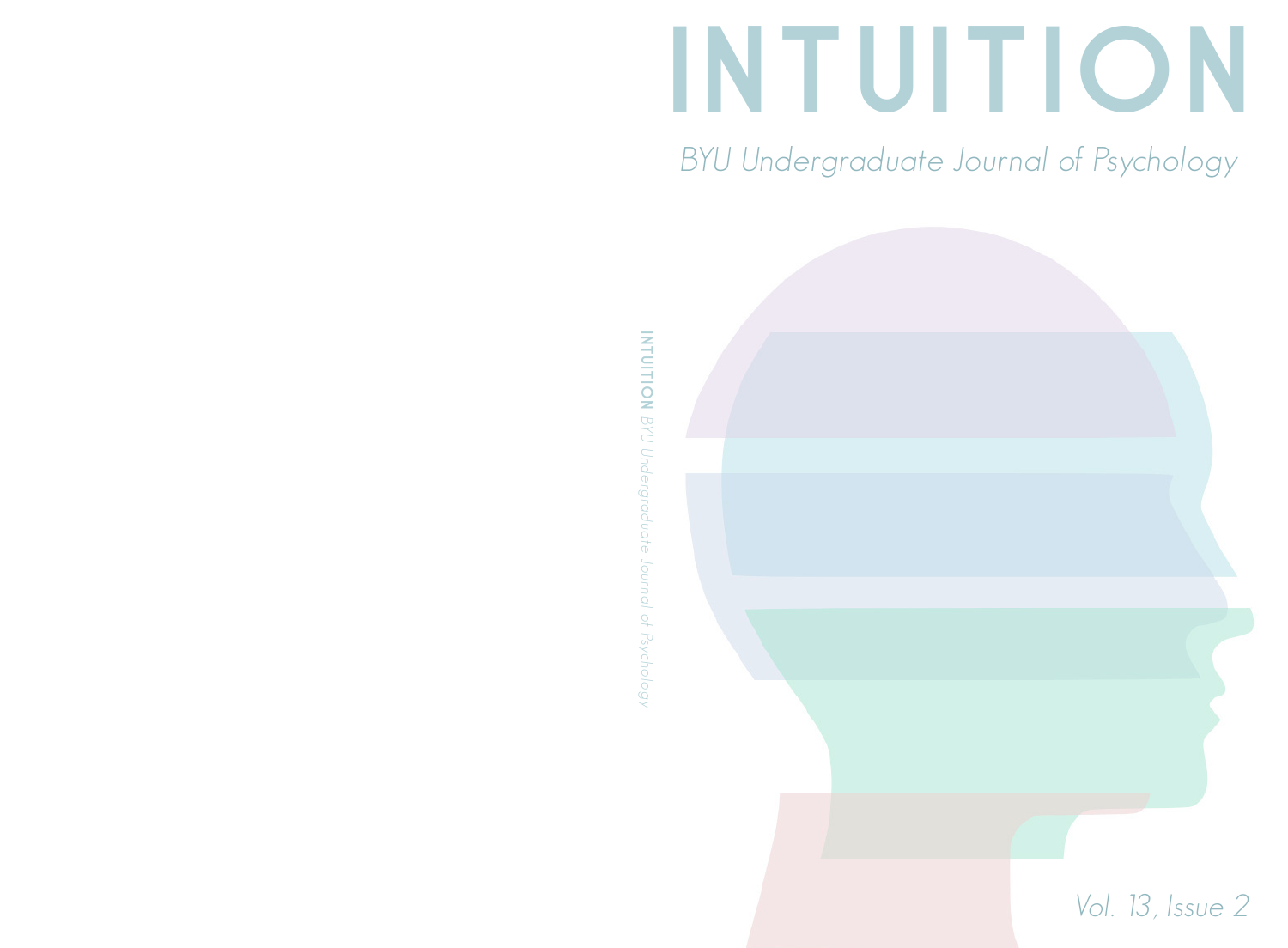## Considering submitting to *Intuition*?

Submit your original research, review, essay, or creative work online at

Scholarsarchive.byu.edu/intuition

Additional submission guidelines, frequently asked questions, and submission deadlines can be found at *intuition.byu.edu*

> Copyright © 2018 Brigham Young University Department of Psychology Provo, Utah, USA All Rights Reserved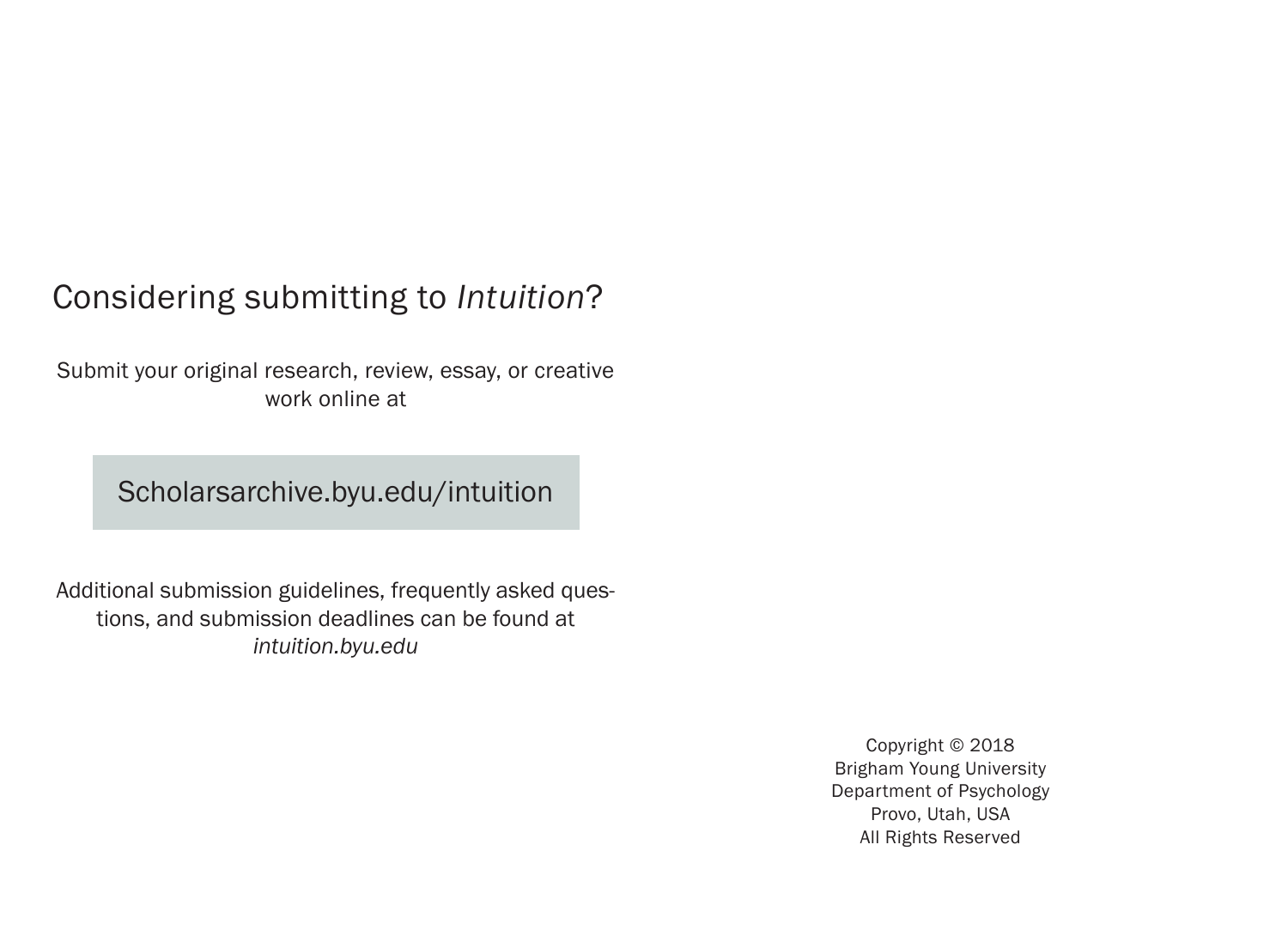## INTUITION

The BYU Undergraduate Journal of Psychology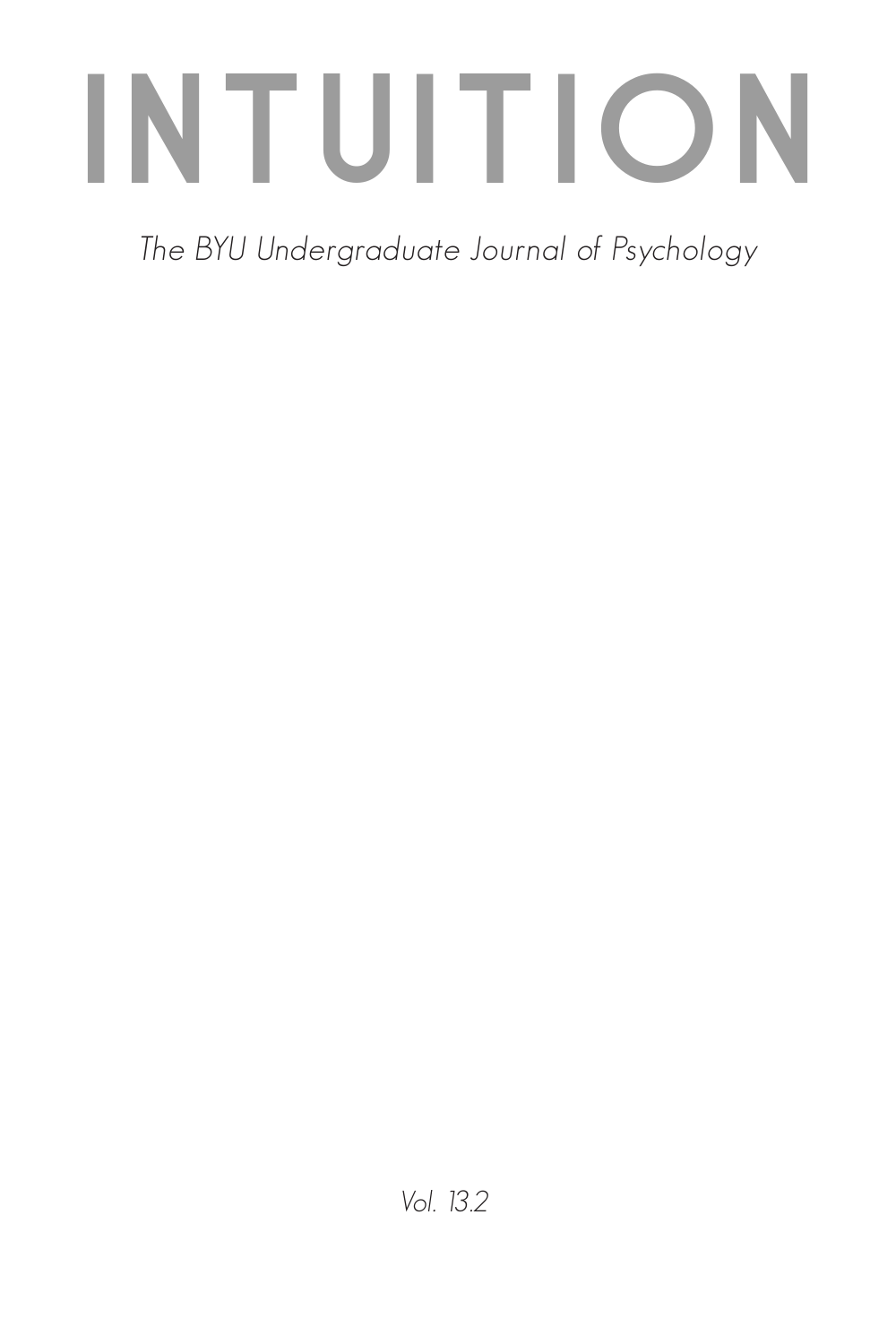## Table of Contents

| Editor's Note                                                                                  |
|------------------------------------------------------------------------------------------------|
| Healthy Habits to Reduce Sleep Deprivation in College Students                                 |
| The Cognitive Effects of Late Bilingualism on Executive Functions: Lifelong<br><b>Benefits</b> |
| School of Rock: The Relationship of Music Training on Academic<br>Achievement                  |
| <b>Cultural Influence on Regulating Emotion</b>                                                |

| Pornography's Effect on the Brain: A Review of Modifications in the<br><b>Prefrontal Cortex</b> |
|-------------------------------------------------------------------------------------------------|
| The Expression of Gratitude as a Contributor to Marital Strength                                |
| Treating Comorbid PTSD and BPD: A Dialectical Approach                                          |
| Dream Interpretation: The Next Frontier of Psychoanalysis                                       |
| Exploring Agentic Based Treatments for Anxiety and Depression                                   |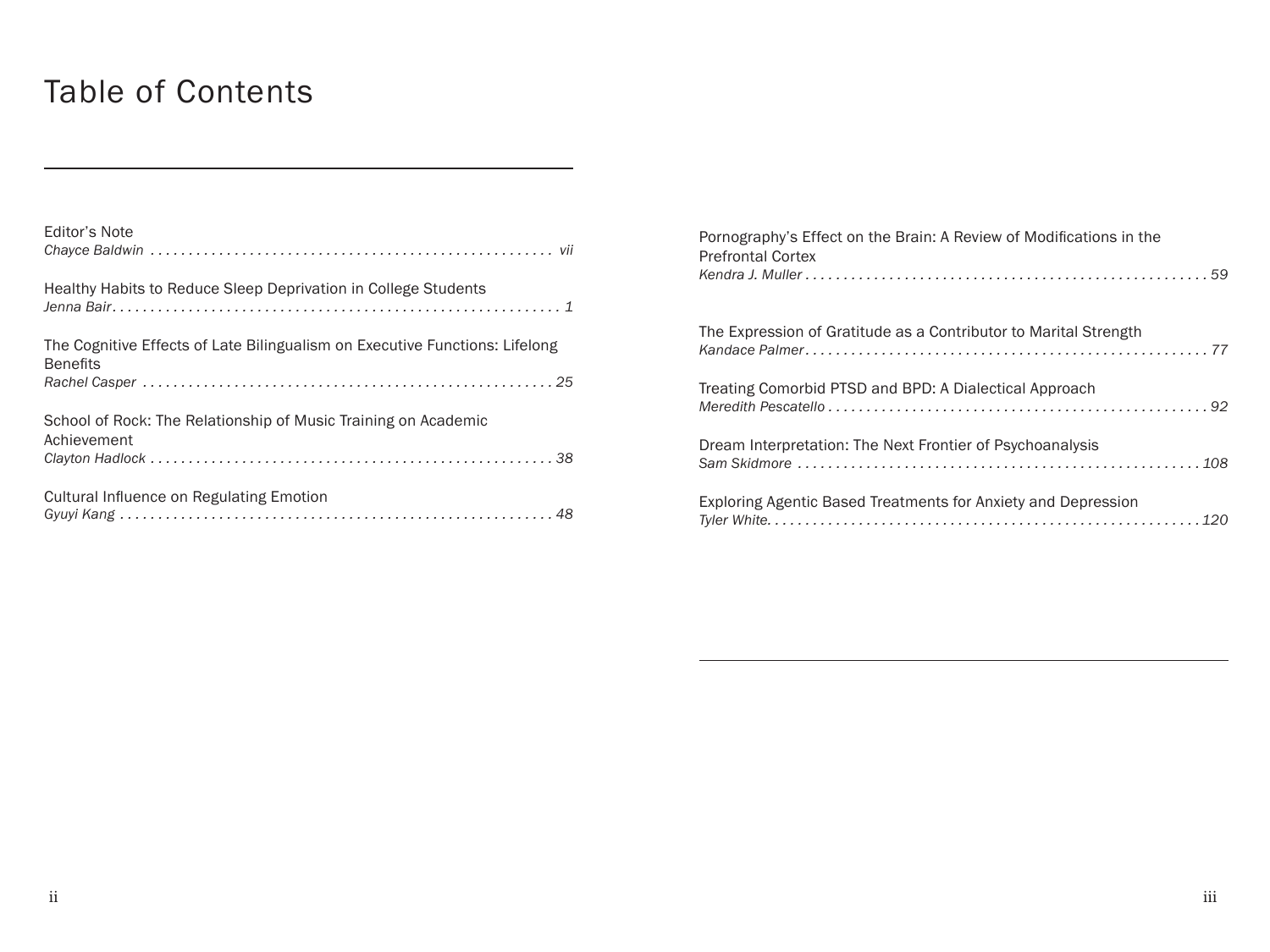## *Intuition Editorial Staff*

Editor-in-Chief: Chayce Baldwin

Faculty Advisor: Harold Miller, PhD

Cover Design: Bethany Bulloch

Layout and Typesetting: Cassandra Hulse

Editors: Alison Woolstenhulme, Anessa Rogers, Anna McClean, Baylee Evans, Hannah Harman, Kristi Shaffer, Sam Skidmore, and Sharon Valentine

*Intuition* is the official undergraduate journal of the Brigham Young University psychology department. It provides an opportunity for publishing excellent student literature reviews, essays, and original research in psychological science. Through doing so, *Intuition* strives to create experiential learning opportunities for student authors and editors, promote scientific literacy, and share high-quality, relevant science. For submission guidelines and instructions, see the verso.